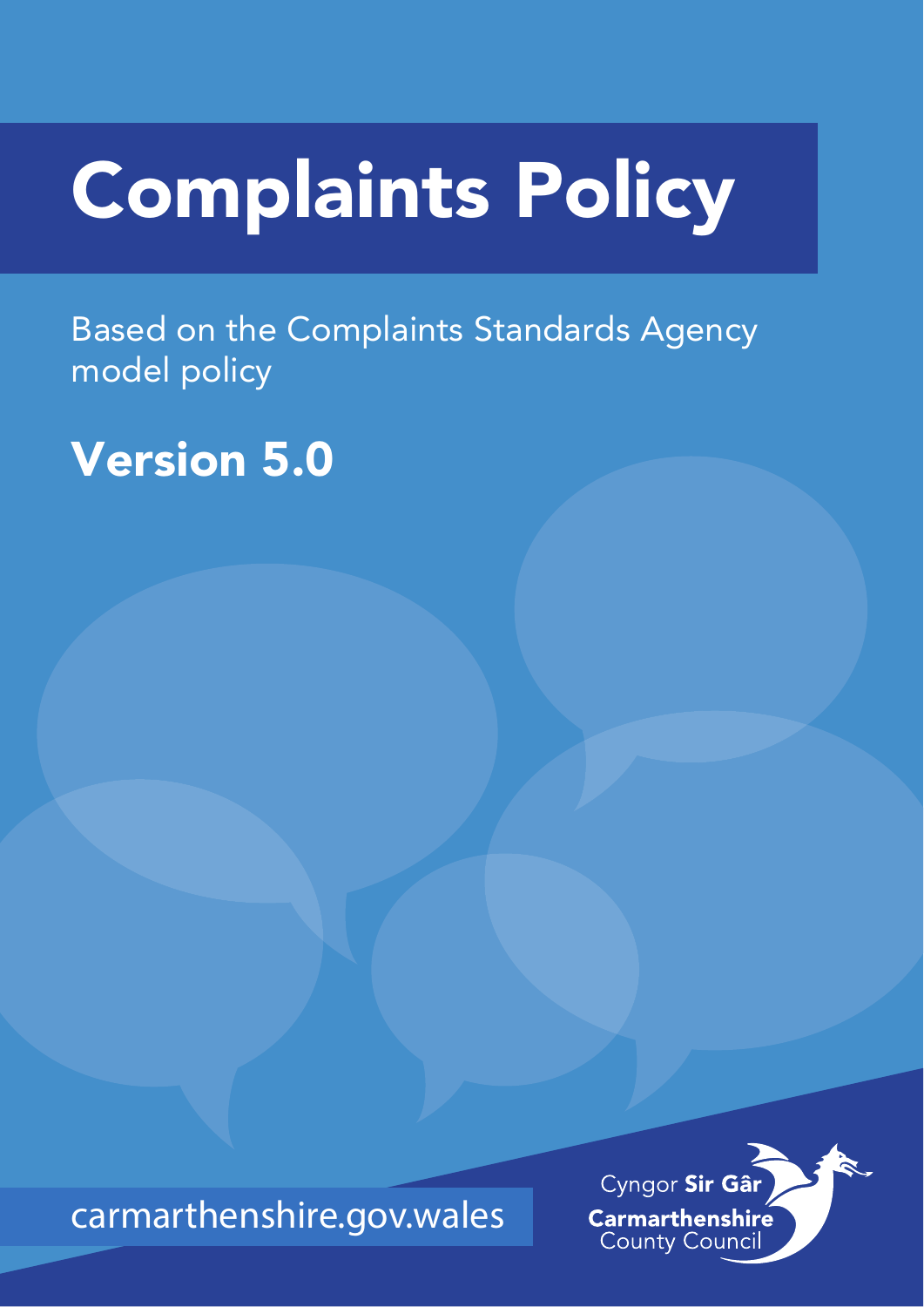# Preface

This model policy is designed for public services providers in Wales. It represents a minimum standard of complaint handling for public bodies in Wales.

The policy is fully compatible with the Welsh Language Standards Regulations.

Please note that NHS bodies in Wales adhere to the National Health Service (Concerns, Complaints and Redress Arrangements) (Wales) Regulations 2011, known as 'Putting Things Right'.

When the content of this policy conflicts with the Putting Things Right regulations, the Putting Things Right regulations will take precedence, including when references are made to timescales.

Also, the Social Services Complaints Procedure (Wales) Regulations 2014 outline the procedure for handling complaints about Social Services issues in Wales.

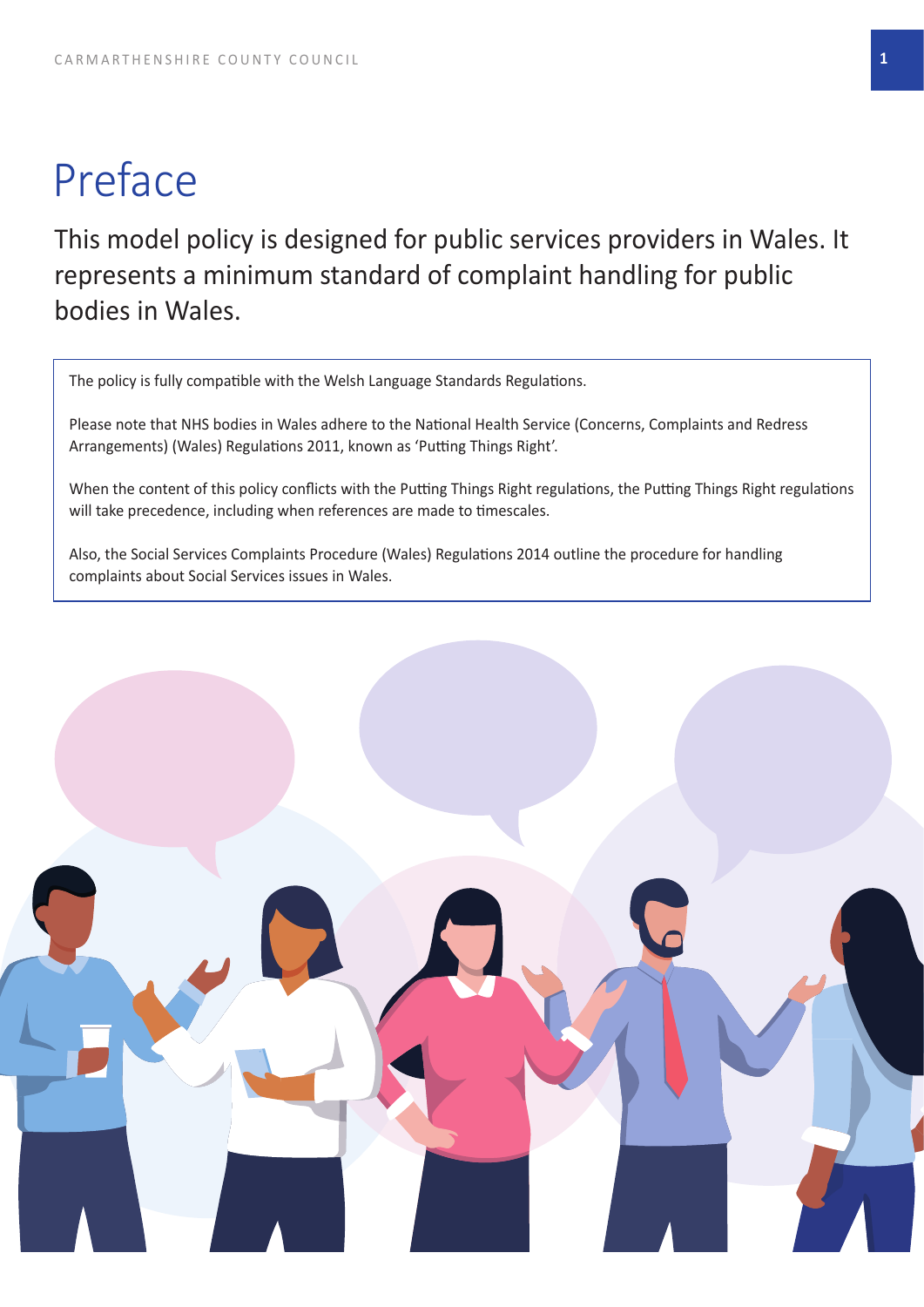# A Model Complaints Policy

Carmarthenshire County Council is committed to dealing effectively with any complaints you may have about our services. We aim to clarify any issues you may be unsure about. If possible, we'll put right any mistakes we may have made. We will provide any service you're entitled to which

we have failed to deliver. If we did something wrong, we'll apologise and, where possible, try to put things right for you. We aim to learn from our mistakes and use the information we gain from complaints to improve our services.

## When to use this policy

When you complain to us, we will usually respond to you as set out in this policy.

However, sometimes you may have a statutory right of appeal for example, planning decisions, parking fines or a decision not to give your child a place in a particular school. So, in cases like this, rather than investigate your concern, we will explain to you how you can appeal.

Where there are ongoing legal proceedings or another type of investigation, we may need to put a complaint "on hold" until these are concluded.

Sometimes, you might be concerned about matters that are not covered by this policy. Examples include, but aren't limited to:

- Insurance claims
- Complaints about a School, County Councillor, Town or Community Councils
- Complaints about Social Services
- Employment issues, including concerns about Council employees outside of the workplace which don't relate to the delivery of a service
- Reports of anti‐social behaviour
- Allegations of serious officer misconduct and criminal activity

The Complaints Team will be happy to advise you about how to pursue a concern like this and can also give clear advice about the type and scope of complaints we can consider.

For specific information on how to make a complaint regarding Social Services please visit our webpage Social Care Services Complaints & Compliments.

This policy does not apply to Freedom of Information, Subject Access or other information rights issues. Please [contact foia@carmarthenshire.gov.uk in relation t](https://www.carmarthenshire.gov.wales/home/council-services/social-care-health/social-care-services-complaints-compliments/#.YK9Tmy1Q1l2)o these matters.

# Asking us to provide a service?

If you are approaching us to request a service, for example reporting a faulty streetlight, or requesting an appointment this policy doesn't apply.

However, if you make a request for a service and then are not happy with our response, you will be able to make your complaint known as explained below.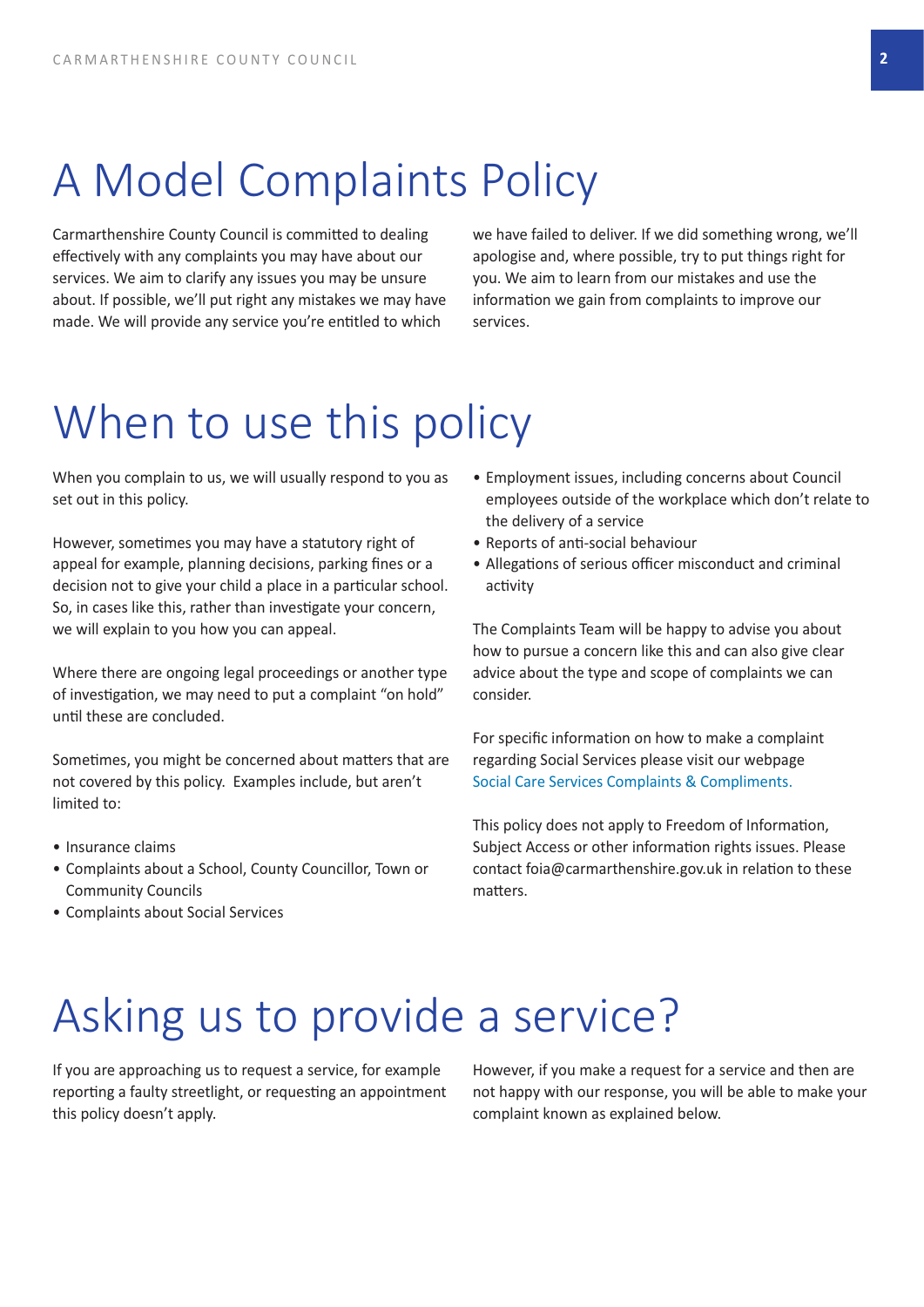# **Stage 1** - informal resolution

If possible, we believe it's best to deal with things straight away. If you have a complaint, please raise it with the person you're dealing with. They will try to resolve it for you there and then.

The Complaints Team is notified of all complaints and will assist with co‐ordinating a response.

At this stage, we'll aim to deal with your complaint as quickly as possible and within 10 working days.

If there are any lessons to learn from addressing your complaint, the member of staff that dealt with your complaint will draw them to the Complaints Team's attention.

If it is not possible to resolve your complaint at this stage, you can then ask for a formal investigation.

#### How to make a complaint

**You can make a complaint in any of the following ways:** 

- Use the form on our website at www.carmarthenshire.gov.uk
- Email us at complaints@carmarthenshire.gov.uk
- Ask for a copy of our form from the person with whom you are already in contact.
- [Get in touch with our Complaint](http://www.carmarthenshire.gov.uk)s Team on 01267 224488 if you want t[o make your complaint over the phone.](mailto:complaints@carmarthenshire.gov.uk)
- Write to us at:

#### **Complaints Team**

Carmarthenshire County Council County Hall Carmarthen SA31 1JP

We aim to have complaint forms available at all of our customer service centres, public areas and also at appropriate locations in our libraries and leisure centres.

Copies of this policy and the complaint form are available in Welsh and in other languages, as audio and large print upon request.

#### Dealing with your complaint

- We will formally acknowledge your complaint within 5 working days and let you know how we intend to deal with it.
- We will ask you to tell us how you would like us to communicate with you and establish whether you have any particular requirements – for example, if you need documents in large type.
- We will deal with your complaint in an open and honest way.
- We will make sure that your dealings with us in the future do not suffer just because you have made a complaint.

Normally, we will only be able to look at your complaint if you tell us about it within 6 months. This is because it's better to look into your complaint while the issues are still fresh in everyone's mind.

We may exceptionally be able to look at complaints which are brought to our attention later than this. However, you will have to explain why you have not been able to bring it to our attention earlier and we will need to have sufficient information about the issue to allow us to consider it properly. In any event, we will not consider any complaint about matters that took place more than three years ago.

If you're expressing a complaint on behalf of somebody else, we'll need their agreement to you acting on their behalf.

#### What if there is more than one body involved?

If your complaint covers more than one body for example, a Housing Association and the Council regarding the handling of a noise nuisance issue, we will usually work with them to decide who should take the lead in dealing with your concerns. You will then be given the name of the person responsible for communicating with you while we consider your complaint.

If the complaint is about a body working on our behalf for example, a housing repair contractor, the operators of a Household Waste Recycling Centre or a town centre public convenience, you may wish to raise the matter informally with them first. However, if you want to make your complaint formally, we will look into this ourselves and respond to you.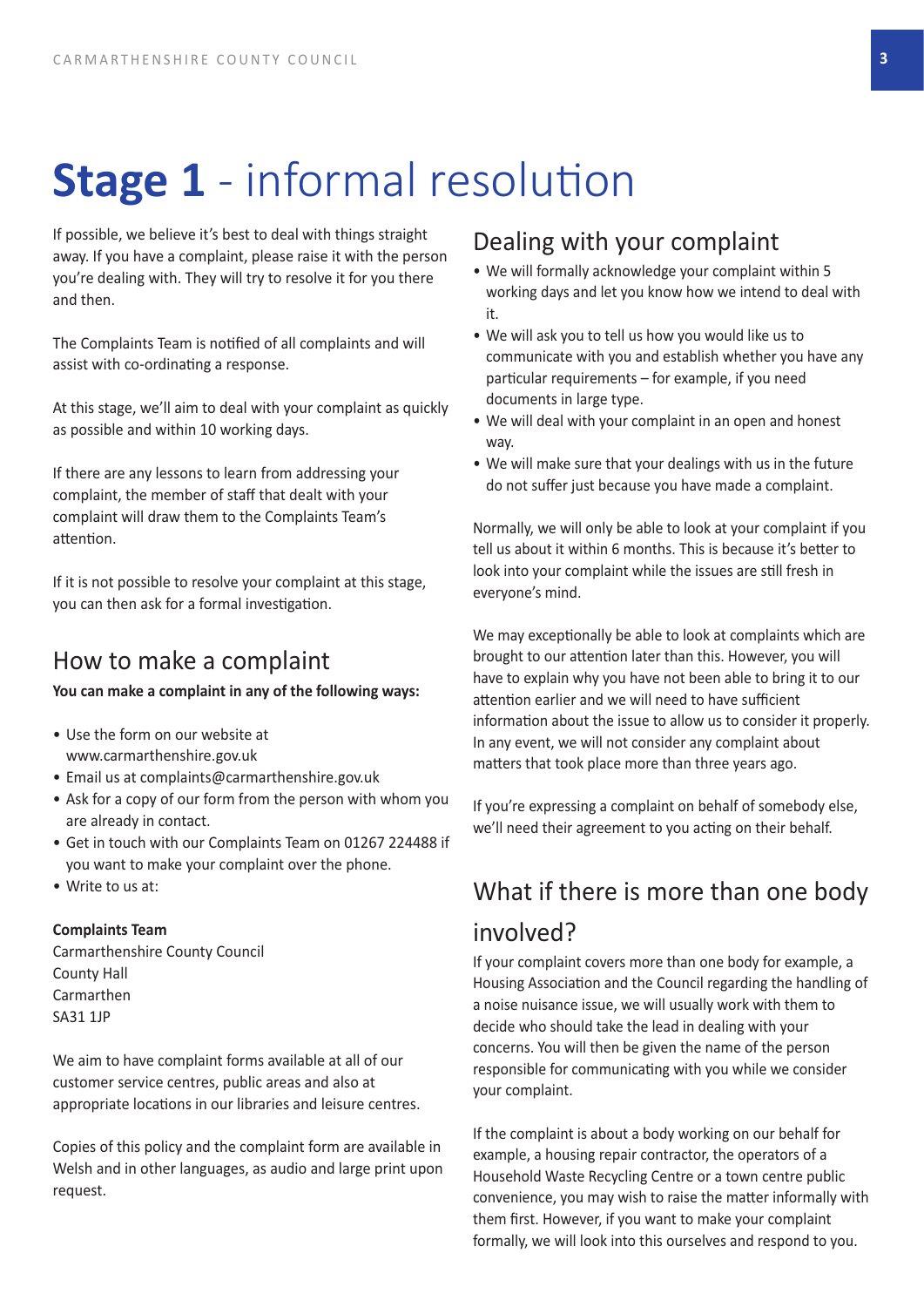# **Stage 2** - formal investigation

We will tell you who we have asked to look into your complaint. If your complaint is straightforward, we'll usually ask somebody from the relevant service area to look into it and respond to you. If it is more serious, we may use someone from elsewhere in the Council or in certain cases we may appoint an independent investigator.

We will set out our understanding of your complaint and ask you to confirm that we are right. We'll also ask you to tell us what outcome you're hoping for.

The person looking at your complaint will usually need to see the files we hold relevant to your complaint. If you don't want this to happen, it's important that you tell us.

If there is a simple solution to your problem, we may ask you if you're happy to accept this. For example, where you asked for a service and we see straight away that you should have had it, we will offer to provide the service rather than investigate and produce a report.

We will aim to resolve complaints as quickly as possible and expect to deal with the vast majority within 20 working days. If your complaint is more complex, we will:

- Let you know within this time why we think it may take longer to investigate.
- Tell you how long we expect it to take.
- Let you know where we have reached with the investigation, and
- Give you regular updates, including telling you whether any developments might change our original estimate.

The person who is investigating your complaint will firstly aim to establish the facts.

The extent of the investigation will depend upon how complex and how serious the issues you have raised are. In complex cases, we will draw up an investigation plan.

In some instances, we may ask to meet with you to discuss your complaint.

Occasionally, we might suggest mediation or another method to try to resolve disputes.

We'll look at relevant evidence. This could include information you have provided, our case files, notes of conversations, letters, emails or whatever may be relevant to your particular complaint. If necessary, we'll talk to the staff or others involved and look at our policies, any legal entitlement and guidance.

#### Outcome

If we formally investigate your complaint, we will let you know what we find. If necessary, we will produce a report. We'll explain how and why we came to our conclusions.

If we find that we made a mistake, we'll tell you what happened and why.

If we find there is a fault in our systems or the way we do things, we'll tell you what it is and how we plan to change things to stop it happening again.

If we make a mistake, we will always apologise for it.

#### Putting things right

If we didn't provide you with a service you should have had, we'll aim to provide it now, if that's possible. If we didn't do something well, we'll aim to put it right. If you have lost out as a result of a mistake on our part, we'll try to put you back in the position you would have been in if we'd done things properly.

If you had to pay for a service yourself, when we should have provided it for you, or if you were entitled to funding you did not receive we will try to refund the cost.

#### The Ombudsman

If we do not succeed in resolving your complaint, you may complain to the Public Services Ombudsman for Wales. The Ombudsman is independent of all government bodies and can look into your complaint if you believe that you personally, or the person on whose behalf you are complaining:

- Have been treated unfairly or received a bad service through some failure on the part of the service provider.
- Have been disadvantaged personally by a service failure or have been treated unfairly.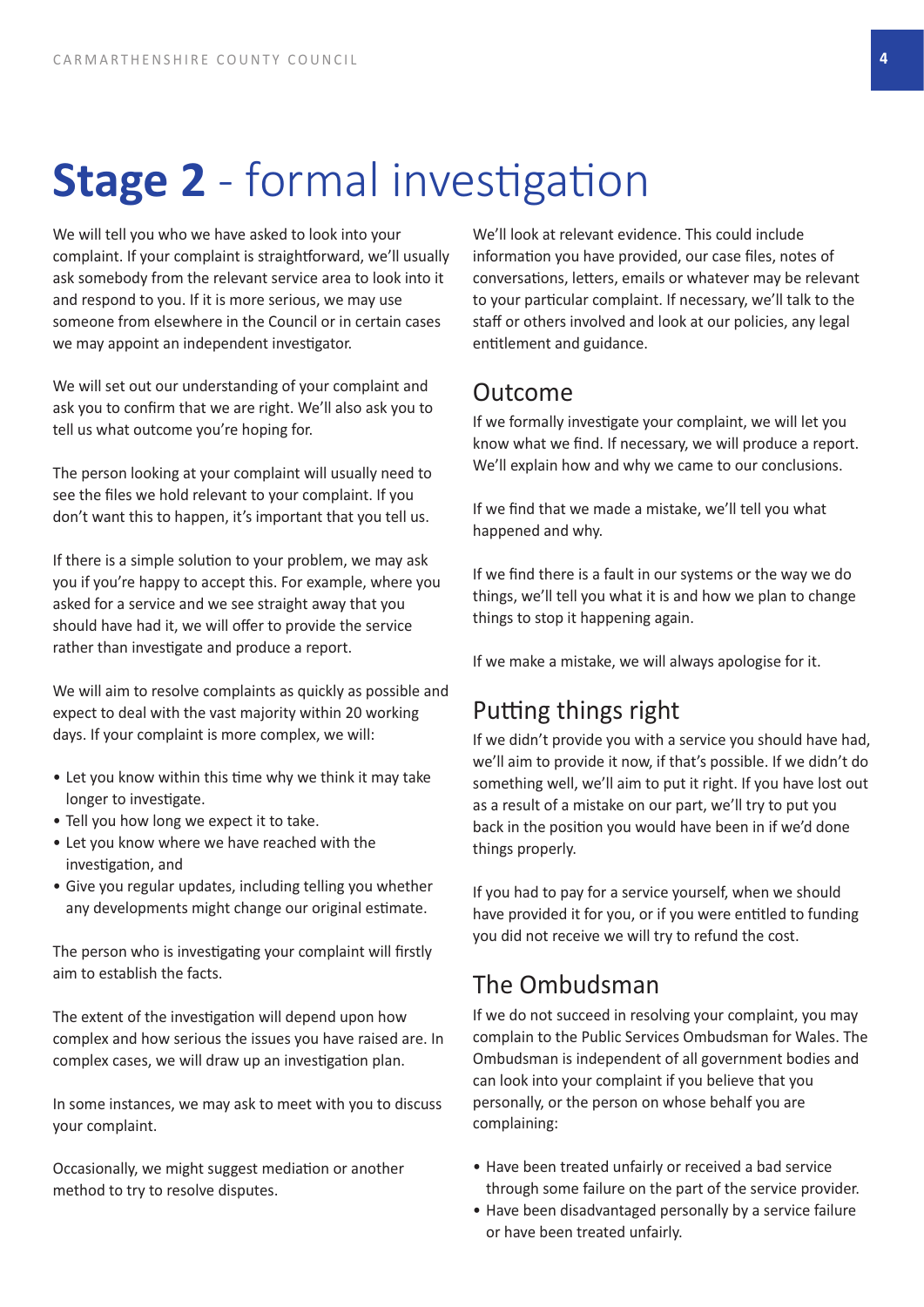The Ombudsman normally expects you to bring your complaint to our attention first and to give us a chance to put things right. You can contact the Ombudsman by:

- Phone: **0300 790 0203**
- Email: **ask@ombudsman.wales**
- The website: **www.ombudsman.wales**

### Le[arning le](mailto:ask@ombudsman.wales)[sso](http://www.ombudsman.wales)ns

We take your complaints seriously and try to learn from any mistakes we've made. Our Corporate Management Team considers a summary of all complaints quarterly and is made aware of all serious complaints. Our Scrutiny Committees also consider our response to complaints twice a year. We share summary (anonymised) information on complaints received and complaints outcomes with the

• Writing to: **Public Services Ombudsman for Wales** 1 Ffordd yr Hen Gae, Pencoed CF35 5LJ

There are also other organisations that consider complaints. For example, the Welsh Language Commissioner's Office deals with complaints about services in Welsh. We can advise you about such organisations.

Ombudsman as part of our commitment to accountability and learning from complaints.

Where there is a need for significant change, we will develop an action plan setting out what we will do, who will do it and when we plan to do it. We will let you know when changes we've promised have been made.

# What if you need help?

Our staff will aim to help you make your complaint known to us. If you need extra assistance, we will try to put you in touch with someone who can help. You may wish to contact organisations such as the Citizens Advice Bureau, Age Cymru or Shelter who may be able to assist you.

You can also use this complaints policy if you are under the age of 18. If you need help, you can speak to someone on the Meic Helpline:

- Phone: **0808 802 3456**
- Website: **www.meiccymru.org** or contact the Children's Commissioner for Wales. Contact details are:
- Phone: **0808 801 1000**
- Email: **p[ost@childcomwales.org.u](http://www.meiccymru.org)k**
- Website: **www.childcom.org.uk**

### What we expect from you

In times of trouble or distress, some people may act out of character. There may have been upsetting or distressing circumstances leading up to a complaint. We do not view behaviour as unacceptable just because someone is forceful or determined.

We believe that all complainants have the right to be heard, understood and respected. However, we also consider that our staff have the same rights. We therefore expect you to be polite and courteous in your dealings with us. We will not tolerate aggressive or abusive behaviour, unreasonable demands or unreasonable persistence. We have a separate policy to manage situations when we find that someone's actions are unacceptable.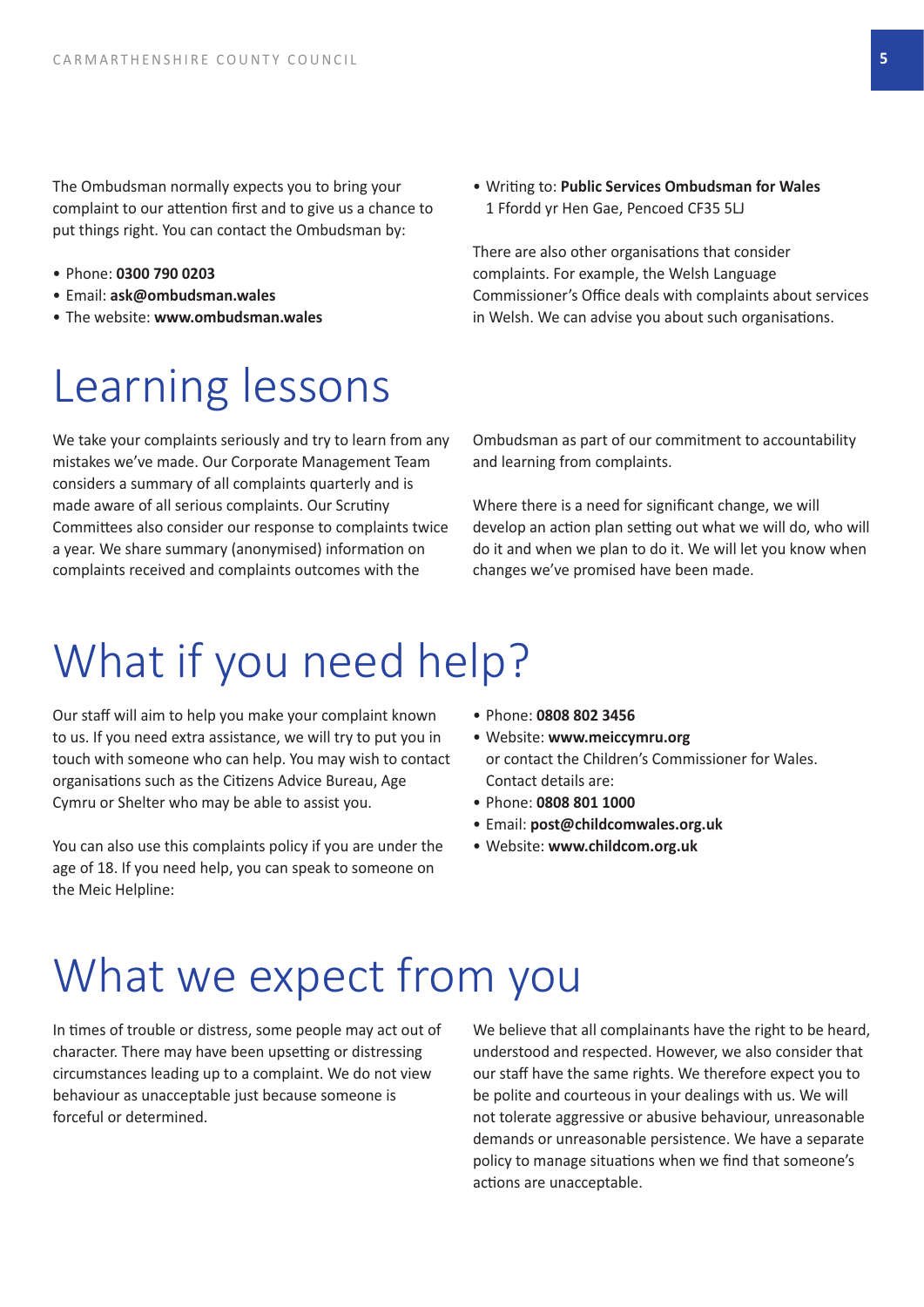### Equalities statement

All employees are required to adopt a positive, open and fair approach and ensure the Authority's **Equality and Diversity Policy** is adhered to and applied consistently to all irrespective of race, colour, nationality, ethnic or national origins, disability, religion and belief or non‐belief, age, sex, gender reassignment, gender identity and gender expression, sexual orientation, pregnancy or maternity, marital or civil partnership status.

In addition, the Welsh Language Standards ask us to 'ensure that the Welsh language is treated no less favourably than the English language' and this principle should be adopted in the application of this policy.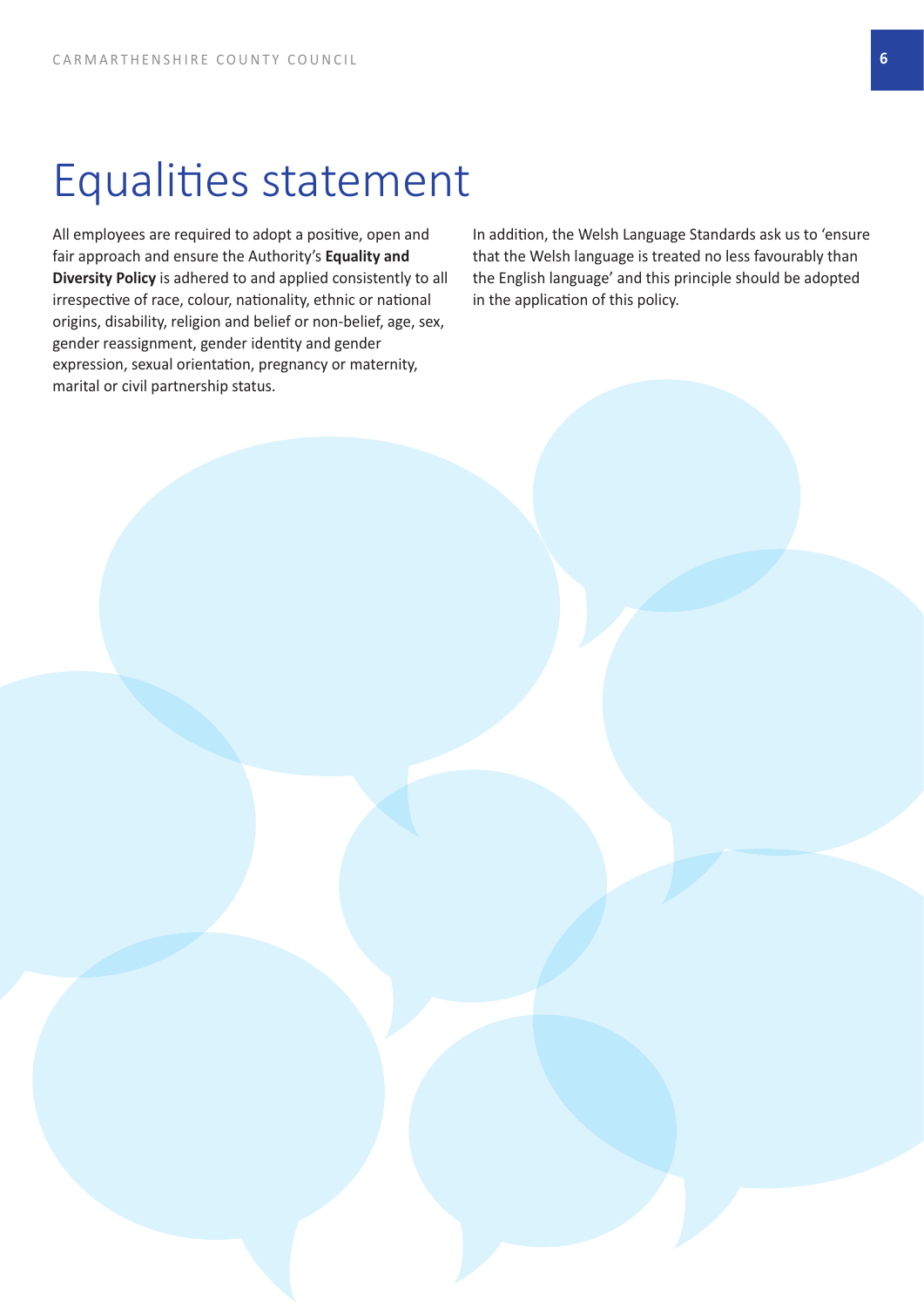# **Appendix A**

#### **Complaint form**

This form can be completed online by visiting our website: **www.carmarthenshire.gov.uk**

**Please Note:** The person who experienced the problem should normally fill in this form. If you are filling this in on behalf of someone else, please fill in Section B.

#### **A:** Your details

Please state how you would prefer us to contact you:

Your requirements: if our usual way of dealing with complaints makes it difficult for you to use our service, for example if English or Welsh is not your first language or you need to engage with us in a particular way, please tell us so that we can discuss how we might help you.

| Surname:                          |
|-----------------------------------|
| Forenames:                        |
| Title:                            |
| <b>Address and Postcode:</b>      |
|                                   |
|                                   |
| Email address:                    |
| Daytime contact telephone number: |
|                                   |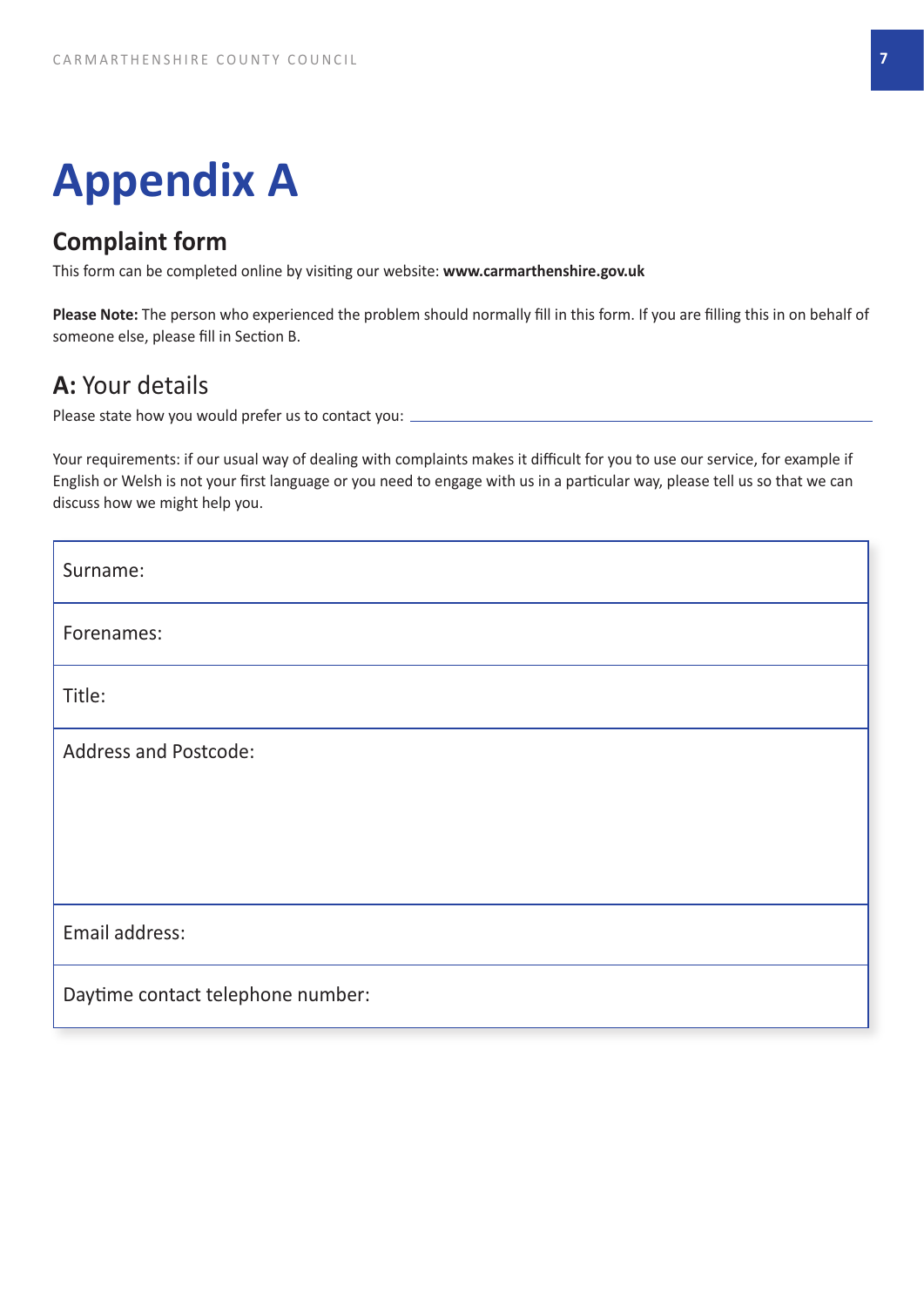#### **B:** Making a complaint on behalf of someone else:

#### Their details:

Please note that we have to be satisfied that you have the authority to act on behalf of the person who has experienced the problem.

Their name in full:

Address and Postcode:

What is your relationship with them?:

Why are you making the complaint on their behalf?: